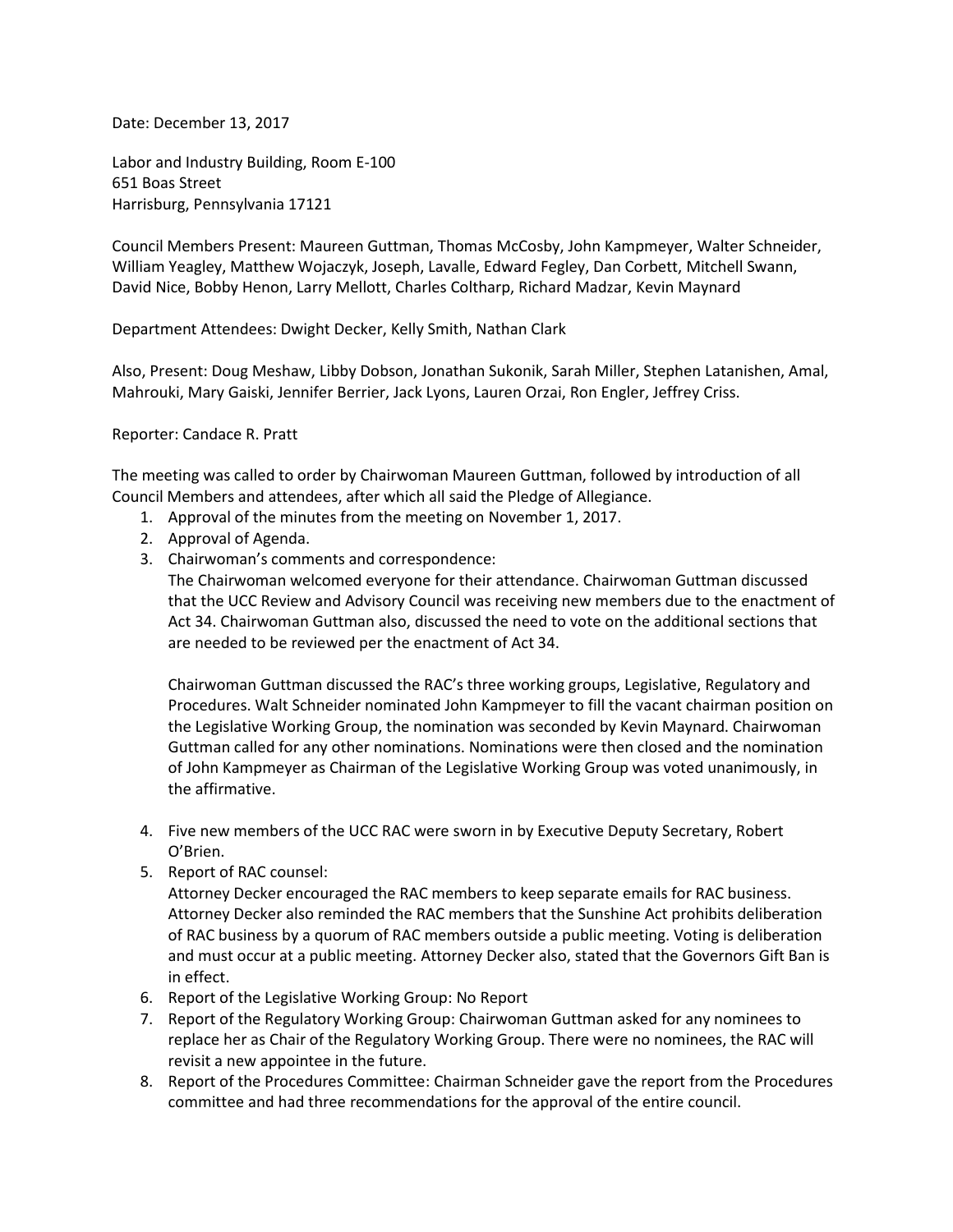The first recommendation was that all members are encouraged to attend meetings. The only remote meeting participation to be allowed is telephonically, members who utilize this method of participation do not count towards the meeting quorum, but shall be allowed to vote on issues discussed during a meeting. If the member feels that there is an extenuating circumstance that member may appeal to the chair with a second level appeal to the full council. The motion for the council to adopt this recommendation was made by Chairman Schneider and there was deliberation regarding the recommendation. Thomas McCosby seconded the motion and the motion passed with one negative vote, that being Larry Mellott.

The second recommendation was all previous public comments are to be discarded and not considered and only public comments received during the current review period will be considered. The motion for the council to adopt this recommendation was made by chairman Schneider and seconded by John Kampmeyer. There was a brief deliberation on the recommendation. The recommendation was voted unanimously, in the affirmative.

The third recommendation that was put forth was that all sub-committees utilize the information provided to them from the previous review of the 2015 ICC codes. However, it is up to the committee itself how much they should rely on the old" information versus the "new" information. There was no vote on this recommendation.

9. Old Business:

Walter Schneider made a motion that all sections of the 2015 ICC codes that do not constitute updated sections of or existing sections, be selected as additional sections for the 2015 ICC code review. The end result being that the entirety of the 2015 code shall be reviewed by the RAC as part of the 2015 code review. Kevin Maynard seconded the motion. There was a short deliberation on the motion. The motion passed unanimously, in the affirmative.

Walter Schneider then made a motion to commence with the review of the 2015 ICC codes in accordance with the Uniform Construction Code of Pennsylvania and Uniform Construction Code Act. Joseph Lavalle seconded the motion. There was brief deliberation. The motion passed unanimously, in the affirmative.

Edward Fegley made a motion to only use a roll call vote if a member makes a motion to do so, Daniel Corbett seconded the motion. There was deliberation on the motion. Walter Schneider offered an amendment to the motion that if members are participating by phone, a roll call vote must be called. There was further deliberation on the amended motion. John Kampmeyer made a motion to table the vote on the motion. The motion to table was adopted in the affirmative with 2 no votes, those being Daniel Corbett and Edward Fegley.

10. New Business: Chairwoman Guttman asked the new members if they had any preference as to what standing sub-committees sub-committees they would like to join. Charles Coltharp and Richard Madzar were appointed to the Regulatory Subcommittee, Daniel Corbett and William Yeagley were appointed to the Legislative Subcommittee.

Chairwoman Guttman then proceeded with appointing chairs and members to the 2015 review subcommittees (please see attachment).